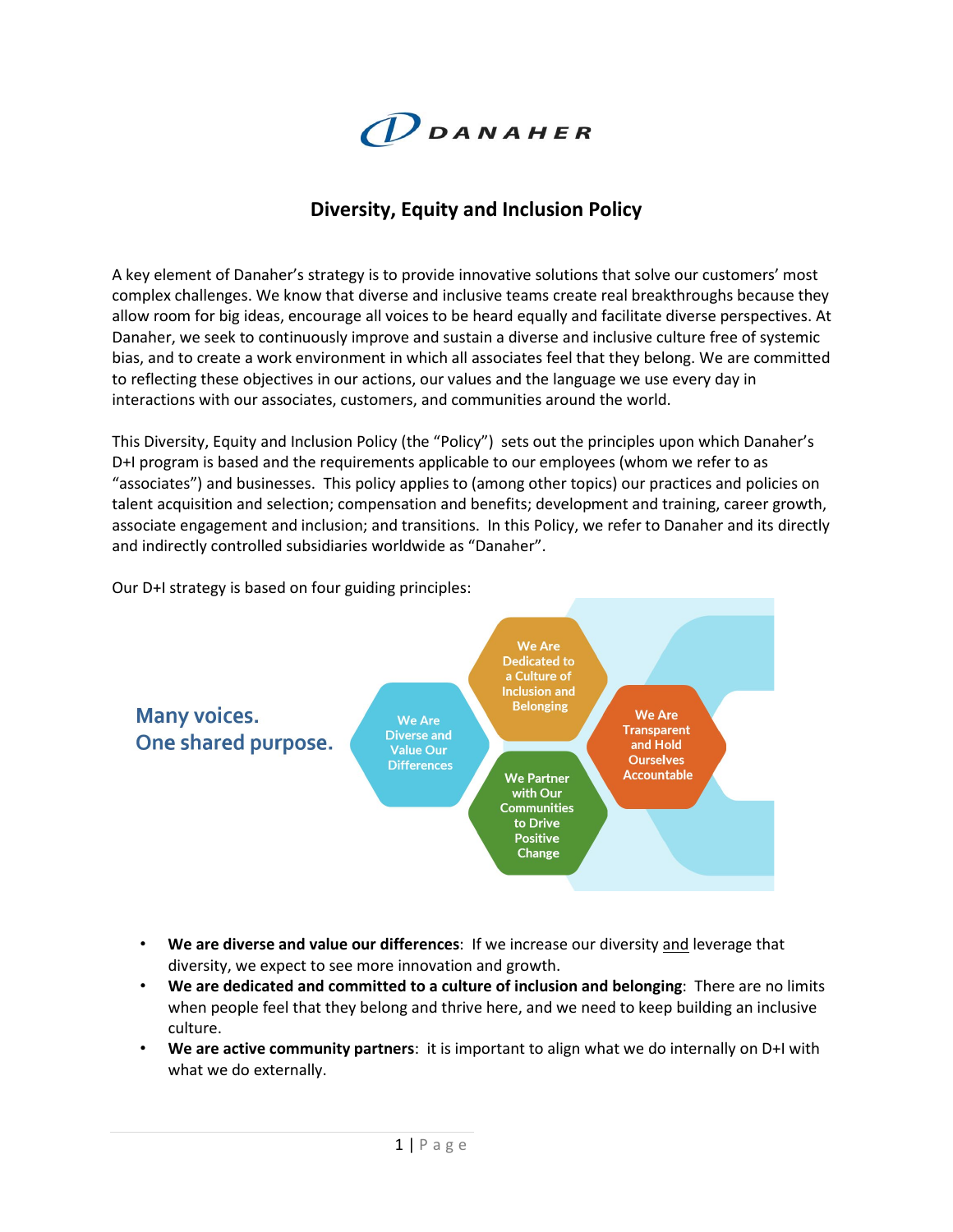• **We are transparent and hold ourselves accountable**: This pillar holds true in every aspect of our business, including D+I. Every Danaher associate needs to commit to the D+I journey and work towards achieving Danaher's D+I goals.

## **Policy Guidelines**

**Danaher's Shared Purpose**. Our Shared Purpose is **Helping Realize Life's Potential**. It started as an idea for a better way, but like all powerful ideas, it evolved into a passion. At Danaher, we view every challenge as an opportunity. We are on a constant quest to make things better – for our customers, our company, and the world.

**D+I Vision.** Building on Danaher's Shared Purpose, our D+I Vision is simply: **Many voices. One shared purpose.** We are each unique, we each have our own story and talents to share, and we each want to belong. Ensuring our organization is diverse provides deeper customer insights, sparks innovation, and can create a competitive advantage in the markets we serve. By attracting, developing, and engaging the best team of diverse, empowered associates, we help realize life's potential for ourselves, our customers, our shareholders and our communities.

**Training.** Danaher's learning library features D+I courses on topics such as unconscious bias, activating inclusion and people leader accountability. Our D+I Associate Resource Groups (ARGs) also offer educational training, coaching, mentoring and reverse-mentoring for our underrepresented associates, +Friends and Allies.

**Associate Responsibilities.** D+I is every associate's responsibility at Danaher. In an inclusive culture, every associate feels empowered to harness their unique talents and contributions. Every associate must contribute to building our inclusive culture by:

- Being an active "Friend", defined as one who actively supports and defends the rights, interests, and wellbeing of another person or group
- Creating a psychologically safe space by encouraging ideas, questions, critiques, concerns, and providing space for those to be heard
- Being present and curious. Listening to, seeing, and acknowledging others
- Helping to create a culture of respect, inclusion, collaboration, dignity and fairness
- Recognizing that we all have unconscious bias that affects how we see and treat others
- Being committed to the ideas of diversity, equity and inclusion and to learning, improving and striving for better

**People Leader Responsibilities.** People Leaders play a critical role in improving diversity and promoting an inclusive culture. Their responsibilities include but are not limited to:

- Leading by example and being a role model for doing the right thing
- Understanding the value of a diverse team/workforce and, in the context of recruitment, considering a diverse slate of both internal and external candidates against role requirements
- Creating a psychologically safe space by encouraging ideas, questions, critiques and concerns, and providing space for those to be heard
- Fostering an environment where everyone feels that they belong, and feels motivated and enabled to do their best
- Mitigating unconscious bias in employment decisions and talent practices, including performance and development assessments, compensation and hiring